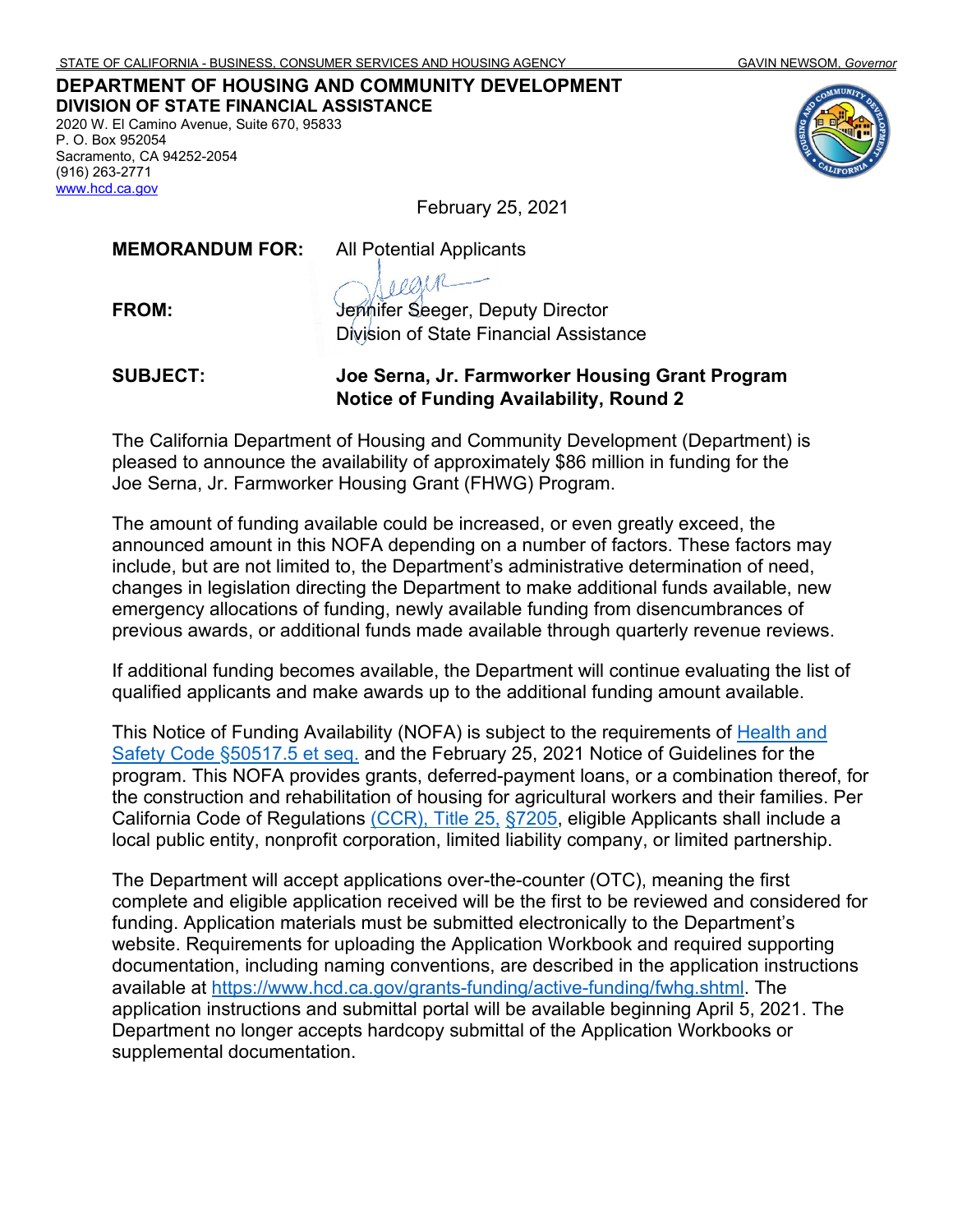Joe Serna, Jr. Farmworker Housing Grant Program NOFA, Round 2 February 25, 2021 Page 2

**Application uploads will be accepted starting on April 5, 2021 to the Department's website. The application portal will remain open through 11:59 p.m. Pacific Daylight Time on July 6, 2021**. The online support and technical assistance will close at 5:00 p.m. (PST), on July 6, 2021.

The Department will hold webinars to review the program NOFA and application. For the list of webinar dates, times, and registration, please refer to the Department's website at: [https://www.hcd.ca.gov/grants-funding/active-funding/fwhg.shtml.](https://www.hcd.ca.gov/grants-funding/active-funding/fwhg.shtml) To receive information on webinars and other Program updates, please subscribe at [http://www.hcd.ca.gov/HCD\\_SSI/subscribe-form.html.](http://www.hcd.ca.gov/HCD_SSI/subscribe-form.html)

If you have any questions, please submit them t[o Serna@hcd.ca.gov.](mailto:Serna@hcd.ca.gov)

**Attachment**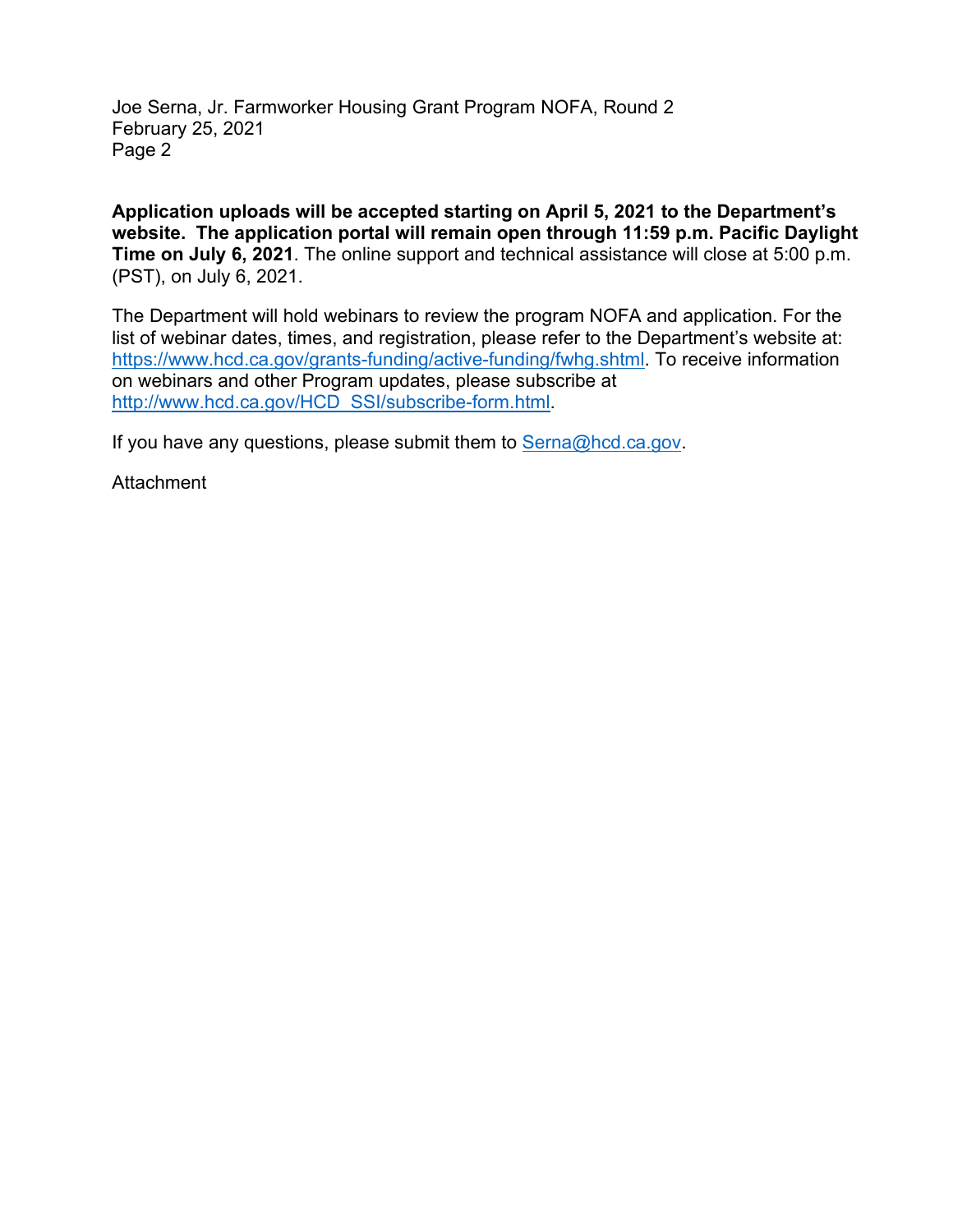# **Joe Serna, Jr. Farmworker Housing Grant Program Notice of Funding Availability, Round 2**



**Funded through Proposition 1**

**Governor Gavin Newsom State of California**

# **Lourdes M. Castro Ramírez, Secretary Business, Consumer Services and Housing Agency**

# **Gustavo Velasquez, Director Department of Housing and Community Development**

2020 West El Camino Avenue, Suite 500, Sacramento, CA 95833 Telephone: (916) 263-2771 Website:<http://www.hcd.ca.gov/> Program email: **[Serna@hcd.ca.gov](mailto:Serna@hcd.ca.gov)**

**February 25, 2021**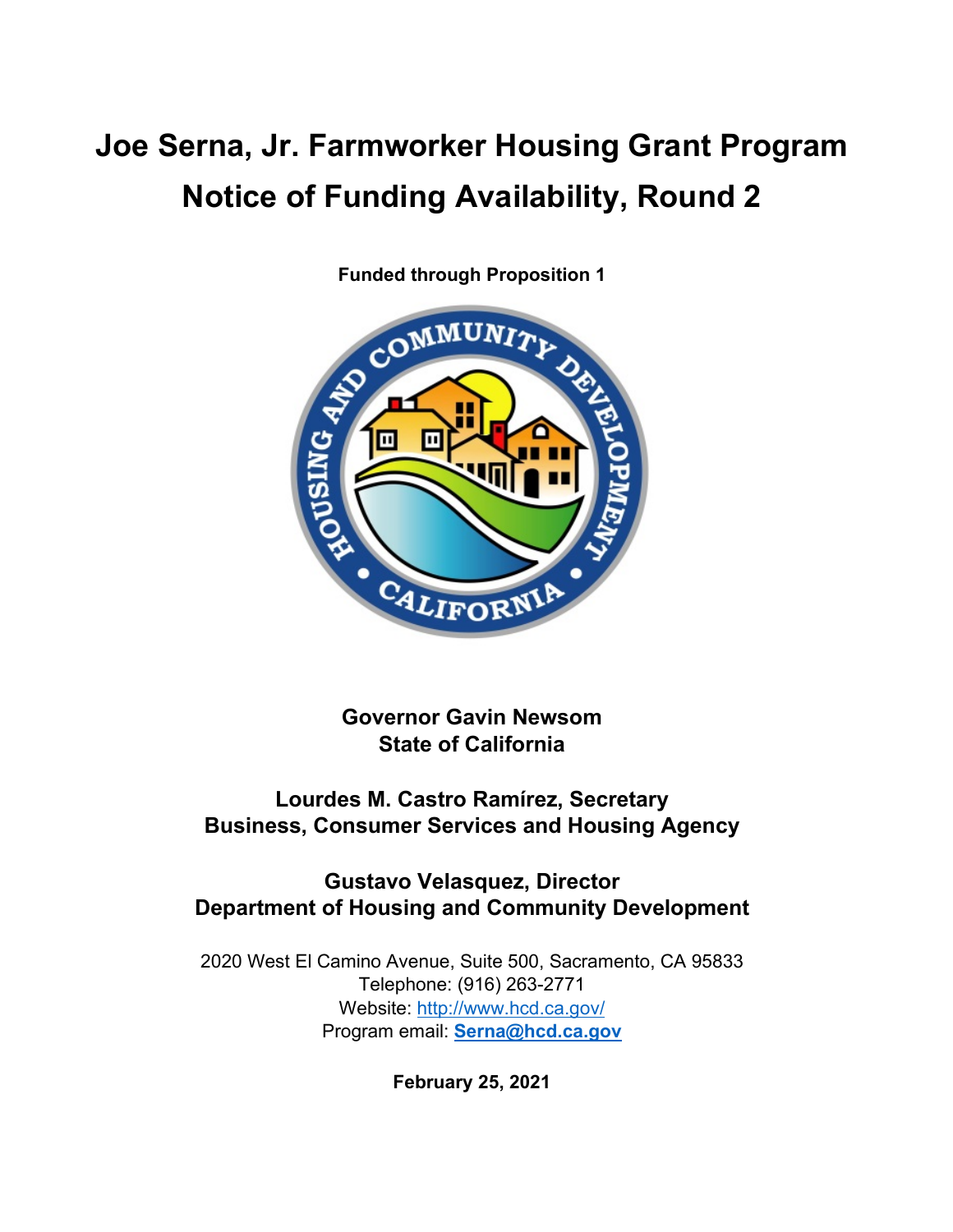| А.                         |                                                                    |  |
|----------------------------|--------------------------------------------------------------------|--|
| В.                         |                                                                    |  |
| $C_{1}$                    |                                                                    |  |
|                            |                                                                    |  |
| <u>A.</u>                  |                                                                    |  |
| <u>B.</u>                  |                                                                    |  |
| $\underline{\mathbf{C}}$ . |                                                                    |  |
| <u>D.</u>                  |                                                                    |  |
| <u>Е.</u>                  |                                                                    |  |
| <u>Е.</u>                  | Minimun Number of Assisted Units and Affordability Requirements  5 |  |
| <u>G.</u>                  |                                                                    |  |
| Ш.                         |                                                                    |  |
| <u>A.</u>                  |                                                                    |  |
| <u>B.</u>                  |                                                                    |  |
| <u>C.</u>                  |                                                                    |  |
| <u>D.</u>                  |                                                                    |  |
| <u>Е.</u>                  |                                                                    |  |
| <u>IV.</u>                 |                                                                    |  |
| <u>A.</u>                  |                                                                    |  |
| <u>B.</u>                  |                                                                    |  |
| <u>C.</u>                  |                                                                    |  |
| <u>D.</u>                  |                                                                    |  |
| Е.                         |                                                                    |  |
| <u>V.</u>                  | <b>Award announcements and contracts.</b>                          |  |
| <u>A.</u>                  |                                                                    |  |
| В.                         |                                                                    |  |
| <u>VI.</u>                 |                                                                    |  |
| <u>A.</u>                  | Pet Friendly Housing Act of 2017                                   |  |
| <u>B.</u>                  |                                                                    |  |
| <u>C.</u>                  |                                                                    |  |
| <u>D.</u>                  |                                                                    |  |
| <b>VII.</b>                |                                                                    |  |
| <u>A.</u>                  |                                                                    |  |
| <u>B.</u>                  |                                                                    |  |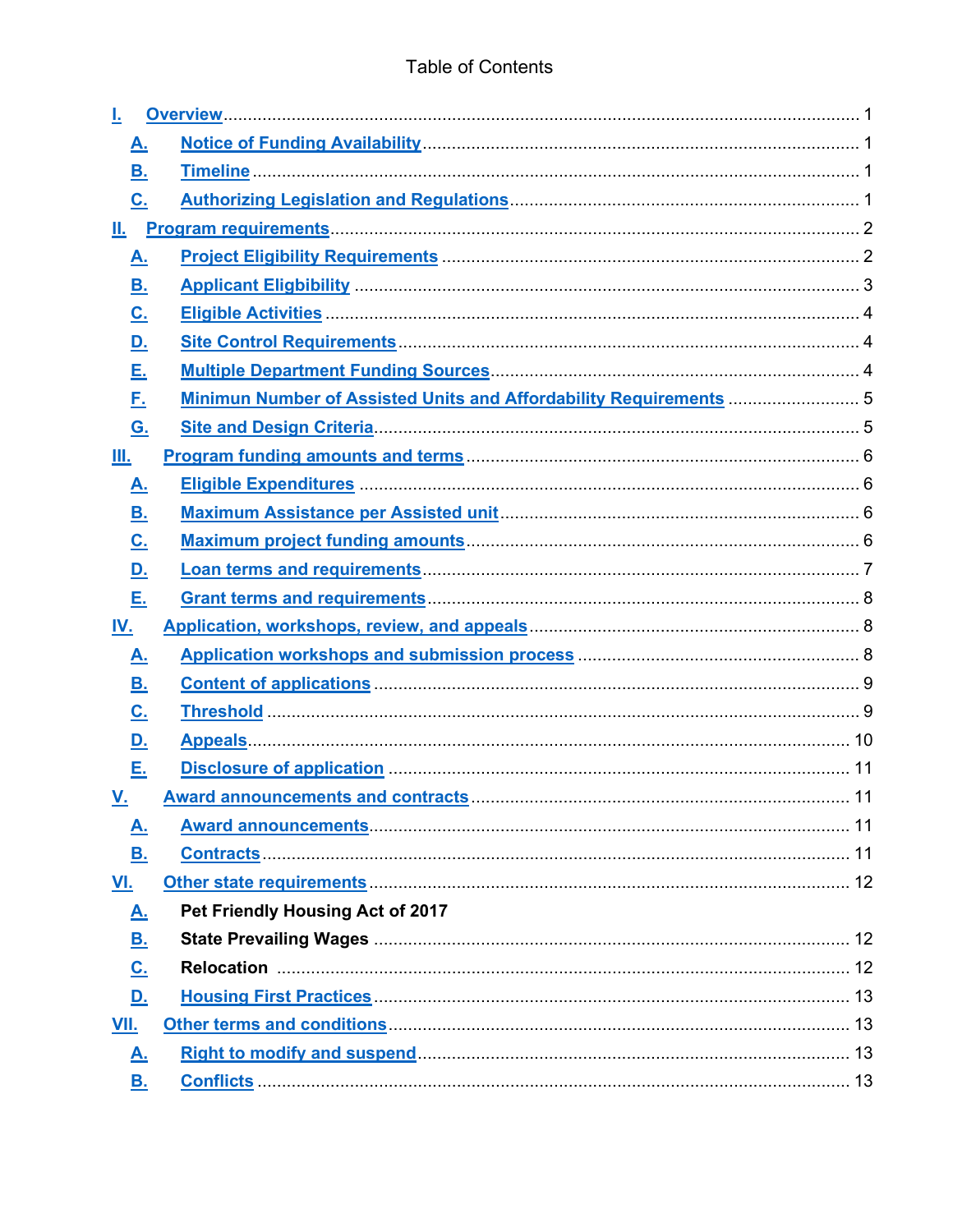# <span id="page-4-0"></span>**I. Overview**

# <span id="page-4-1"></span>**A. Notice of Funding Availability**

The California Department of Housing and Community Development (Department) announces the availability of approximately \$86 million, which is a combination of Proposition 1 and Senate Bill (SB) 2 funding, for the Joe Serna, Jr. Farmworker Housing Grant (FWHG) Program.

Program funds will be used to provide deferred-payment loans for the construction or rehabilitation of multifamily housing and grants for single-family new construction or owner-occupied rehabilitation programs, to address the housing needs of agricultural workers.

# <span id="page-4-2"></span>**B. Timeline**

| <b>NOFA Release</b>         | <b>February 25, 2021</b>                                                                                                                                                                                                                                              |  |  |
|-----------------------------|-----------------------------------------------------------------------------------------------------------------------------------------------------------------------------------------------------------------------------------------------------------------------|--|--|
| <b>Application Due Date</b> | Applications will be accepted on an over-the-<br>counter basis starting April 5, 2021 through<br>July 6, 2021, or until the Department has<br>received enough eligible applications to<br>reasonably use all the funds currently<br>available, whichever comes first. |  |  |
| <b>Award Announcements</b>  | Ongoing beginning in June 2021                                                                                                                                                                                                                                        |  |  |

# <span id="page-4-3"></span>**C. Authorizing Legislation and Regulations**

This Notice of Funding Availability (NOFA) is subject to the statutes and guidelines described in the Notice of Guidelines for the Joe Serna, Jr. Farmworker Housing Grant Program dated February 25, 2021 that establishes the Program requirements.

Chapter 365, Statutes 2017 (SB 3), adopted by voters on November 6, 2018 (Proposition 1), provides additional funding and authority for the Program. Health and Safety Code (HSC) §54014 gave the Department authority to implement this Program by utilizing guidelines. Pursuant to subdivision (b) of Section 54014, those guidelines are not subject to the requirements of Government Code (GC) Title 2, Division 3, Part 1, Chapter 3.5 (commencing with Section 11340). Chapter 364, Statutes 2017 (SB 2) provides funding to address affordable homeownership and rental housing opportunities for agricultural workers and their families. HSC §50470(d) gives the Department authority to establish guidelines for the implementation of these funds.

For the purposes of this NOFA and any subsequent amendments thereto, the February 25, 2021 Notice of Guidelines and any subsequent amendments thereto shall constitute the guidelines applicable to funding released hereunder.

Applicants are urged to carefully review the applicable statutes, guidelines, and this NOFA to understand the Program requirements before submitting applications.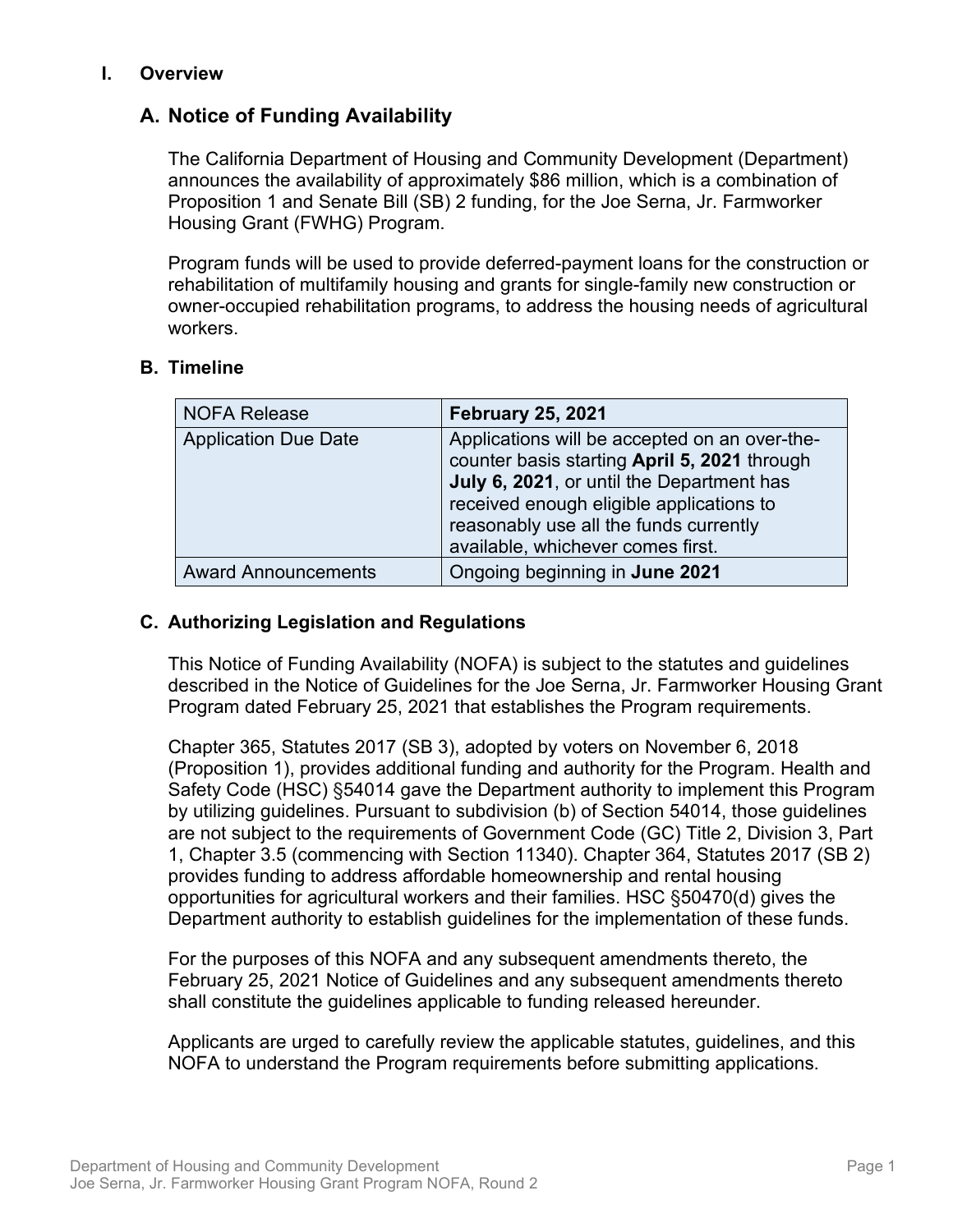### <span id="page-5-0"></span>**II. Program requirements**

The following program requirements are provided as a summary and are not to be considered a complete representation of the entirety of the eligibility, threshold, or other requirements or terms and conditions of the program. Please refer to the applicable statutes and guidelines for complete information. Please note that capitalized words may be defined terms and can be found in the applicable statutes and guidelines.

#### **A. Project Eligibility Requirements.**

Program funds may only be expended for housing developments that meet the following criteria:

- 1. The housing development must contain assisted units to be occupied by agricultural households.
- 2. To the greatest extent possible, assisted units are to be occupied by lower-income agricultural households.
- 3. To the greatest extent possible, any non-assisted units are to be occupied by agricultural households.
- 4. Assisted units in a rental housing development required to be made available to lower income households pursuant to §7209 are to be made available at affordable rents as defined in [Health and Safety Code](http://leginfo.legislature.ca.gov/faces/codes_displaySection.xhtml?sectionNum=50053&lawCode=HSC) §50053.
- 5. When grant funds are to be used for homeownership purposes, assisted units shall be newly constructed, and are to be made available to lower-income households at a total monthly housing cost not to exceed 35 percent of monthly net income.
	- a. An eligible household's monthly housing cost may exceed 35 percent of the monthly net income if all the following conditions are satisfied:
		- i. the proposed housing costs are approximately the same as the present housing costs of the household, and
		- ii. a satisfactory credit record has been maintained by the households, and
		- iii. the household has demonstrated an ability to sustain its present housing expense without serious difficulty.
	- b. In the alternative, a different standard can be applied if it has otherwise been determined by the Department that the eligible household can assume greater responsibility for monthly housing costs.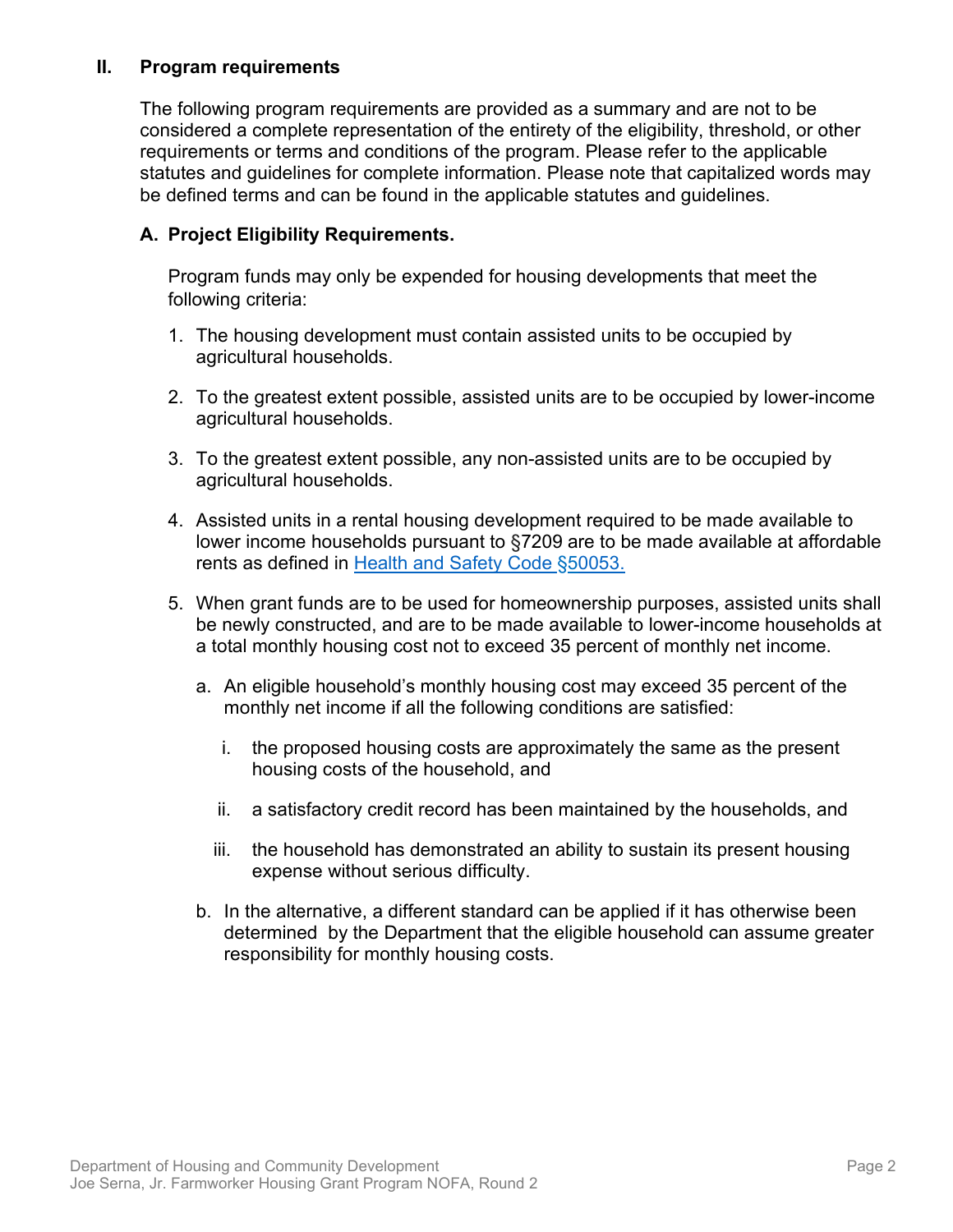# <span id="page-6-0"></span>**B. Applicant Eligibility.**

To be eligible to apply for funding, the applicant shall be a local public entity, nonprofit corporation, limited liability company, limited partnership, duly constituted governing body of an Indian reservation or rancheria or a tribally designated housing entity, having sufficient capacity (including financial resources, an office, staff, and payroll) and experience to carry out the proposed project as set forth in CCR §7205. All references to CCR section numbers in this NOFA refer to section numbers in Title 25, unless otherwise stated.

In the case of a nonprofit corporation, limited liability company, or limited partnership, the Applicant shall demonstrate to the Department's satisfaction that the applicant is independent from any direction of, or control by, a for-profit entity and shall meet the requirements of CCR §7205.1. Nonprofit corporations shall also meet the requirements of CCR §7205.2.

# **For-profit entities are not eligible Applicants.**

Minimum Experience:

To be eligible to receive funding, the applicant shall demonstrate to the Department's satisfaction that:

- 1. For rental housing developments, an applicant must have developed and owned at least one rental housing project of similar type and size as the proposed project within the last five years of the NOFA date and have staff with demonstrated experience in managing at least one project occupied primarily by agricultural workers and their families.
- 2. For single-family new construction or owner-occupied rehabilitation projects, an applicant must have successfully sponsored and supervised a similar program for a period of at least two years within the last ten years of the NOFA date.
- 3. For purchase of Manufactured Homes not placed on a permanent foundation, an applicant must be operating or will operate a program to address and remedy the impacts of current and potential displacement of Agricultural Households from existing labor camps, mobilehome parks, or other housing due to governmental actions to enforce health and safety laws including, but not limited to the Mobilehome Parks Act and the Employee Housing Act.

# <span id="page-6-1"></span>**C. Eligible Activities.**

Under this NOFA, program funds shall be used for the following activities as set forth in CCR §7206:

- 1. New construction or rehabilitation, with or without acquisition, of a Rental Housing Development;
- 2. Single-family new construction in which the ultimate grantees are participants;
- 3. Owner-occupied rehabilitation; and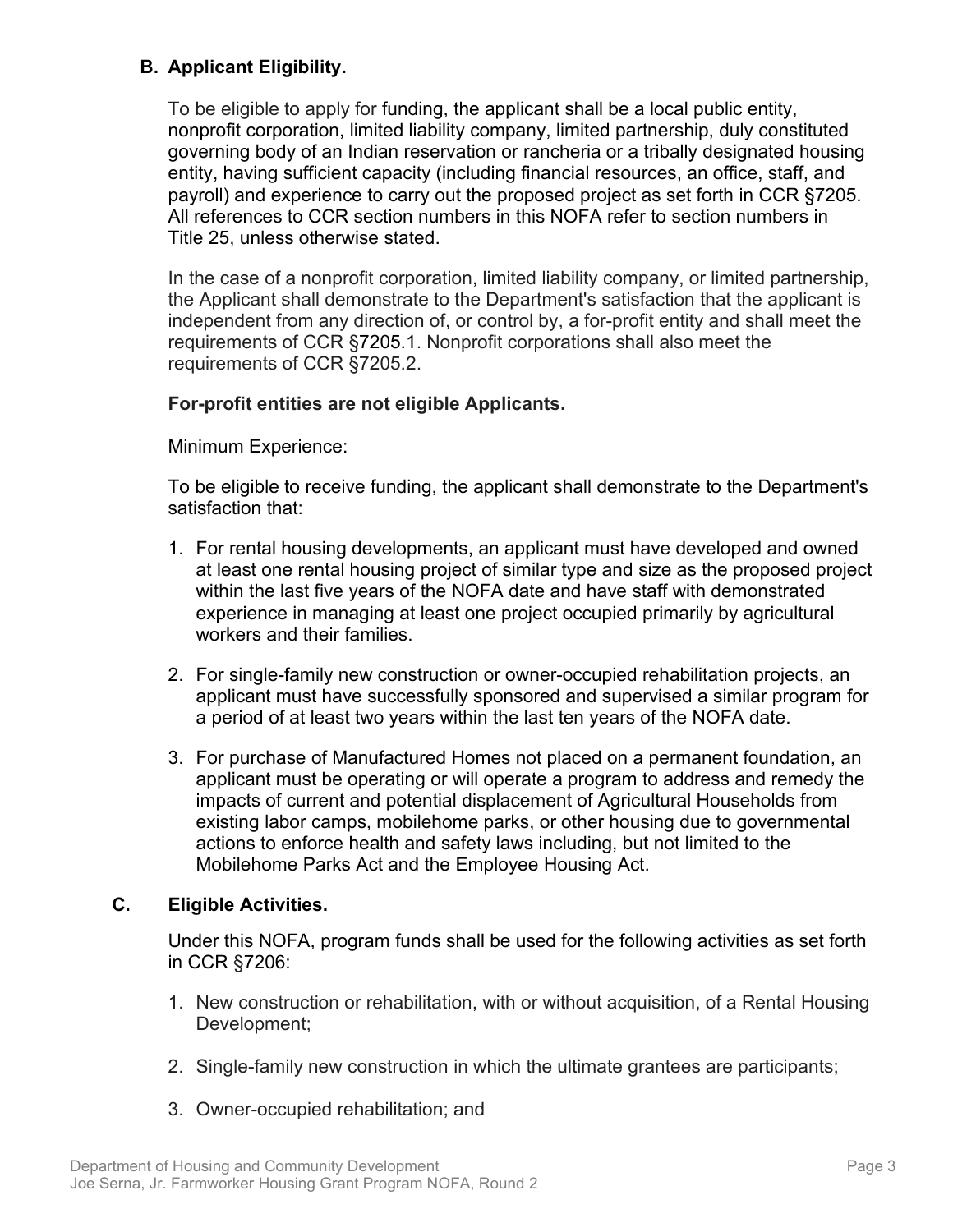4. Acquisition of Manufactured Housing not installed on permanent foundations as part of a program to address and remedy the impacts of current and potential displacement of farmworker families from existing labor camps, mobilehome parks, or other housing.

Program funds may only be expended for rental housing developments that meet the criteria in CCR §7204 (a) – (d) and homeownership purposes as set forth in CCR §7204(e).

# **D. Site Control Requirements.**

- 1. For a Rental Housing Development, at the time of Application the Applicant shall have site control pursuant to CCR §8303.
- 2. For a single-family Project, at the time of Application, the Applicant shall have site control pursuant to either subsection (a), (c), (d), (e), or (f) of Section 8303, or pursuant to a ground lease. If the project will be on a lease, the terms and conditions of the proposed lease shall permit the lessee to make improvements on and encumber the property, and permit compliance with all requirements of this subchapter.
- 3. Grants by the department to individual Agricultural Workers shall not be disbursed unless and until the Agricultural Worker is the fee owner of the real property, the lessee under a lease, or, in the case of a Manufactured Home not on a permanent foundation, is the registered owner.

[Note: Authority cited §50406 and §50517.5, Health and Safety Code.](http://leginfo.legislature.ca.gov/faces/home.xhtml)

# **E. Multiple Department Funding Sources.**

For multifamily developments, use of multiple Department funding sources on the same assisted units (subsidy stacking) is prohibited. "Department funding sources" shall mean loan or grant funds awarded for permanent funding of development costs (which shall not include funds specifically designated for capitalized operating reserves or rental assistance) under the following programs:

- 1. Multifamily Housing Program, including supportive housing awards;
- 2. Veterans Housing and Homelessness Prevention Program;
- 3. No Place Like Home Program, including funds awarded either by the Department or an Alternative Process County;
- 4. Affordable Housing and Sustainable Communities Program (AHSC) Affordable Housing Development loans, but not grants for Housing-Related Infrastructure, Sustainable Transportation Infrastructure, Transportation Related amenities or Program Costs, all as defined in the AHSC guidelines;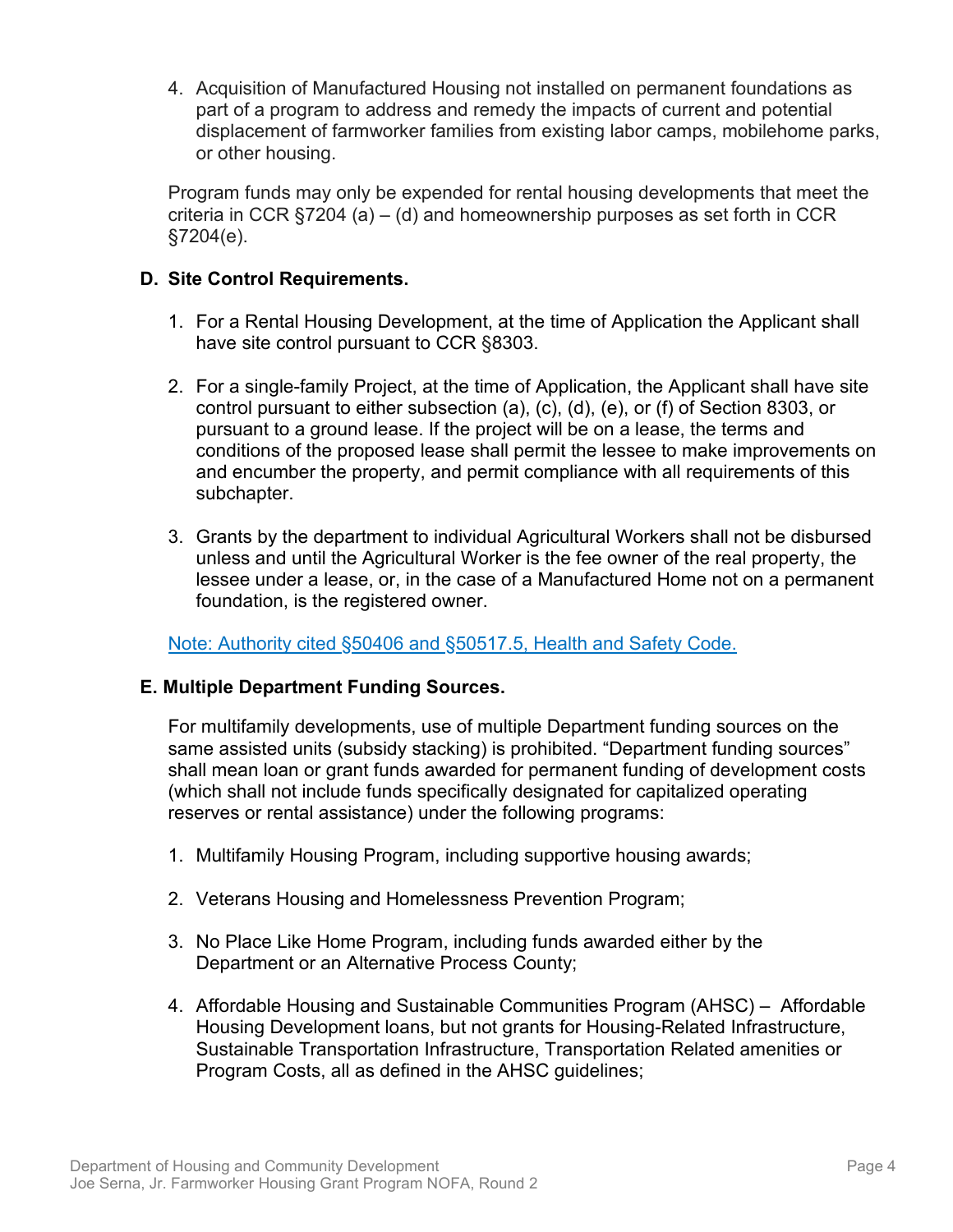- 5. Transit Oriented Development Program rental housing development loans, but not grants for infrastructure;
- 6. Housing for a Healthy California Program, including funds awarded either by the Department or a county; and
- 7. National Housing Trust Fund Program.

"Department funding sources" do not include existing loans or grants under any Department funding source listed above that are at least 14 years old and will be assumed or recast as part of an acquisition and rehabilitation project. See MHP Guidelines, effective June 19, 2019, § 7302(h).

Among other restrictions included in the cited Assembly Bills ("AB") in this paragraph, state funding is prohibited for use in housing H-2A workers. See AB 1783 (2019-2020 Reg. Sess.), effective January 1, 2020, as modified by AB 107 (2019-2020 Reg. Sess.).

#### <span id="page-8-0"></span>**F. Minimum Number of Assisted Units and Affordability Requirements.**

- 1. For a Rental Housing Development, assisted units shall be provided in accordance with CCR §7209(a).
	- a. To the greatest extent possible, consistent with Fiscal Integrity, at least 10 percent of the assisted units shall be reserved for agricultural households with incomes no greater than 30 percent of Area Median Income (AMI). These units shall be distributed reasonably among bedroom sizes.
	- b. The remaining 90 percent of assisted units shall be reserved for agricultural households with incomes no greater than 80 percent of AMI.
	- c. To achieve deeper affordability and potentially increase the project's per-unit loan limit, the applicant may restrict assisted units to households at 60 percent AMI or lower.

#### <span id="page-8-1"></span>**G. Site and Design Criteria.**

Proposed housing developments shall observe the criteria relative to the location and design of the proposed housing development as set forth in CCR §7210.

A major deficiency in meeting one or more of the listed site or design criteria pursuant to CCR §7210 may result in the Department's rejection of an application.

#### <span id="page-8-2"></span>**III. Program Funding Amounts and Terms.**

#### <span id="page-8-3"></span>**A. Eligible Expenditures.**

Eligible expenditures of program funds shall be for reasonable and necessary costs as set forth in CCR §7209.5.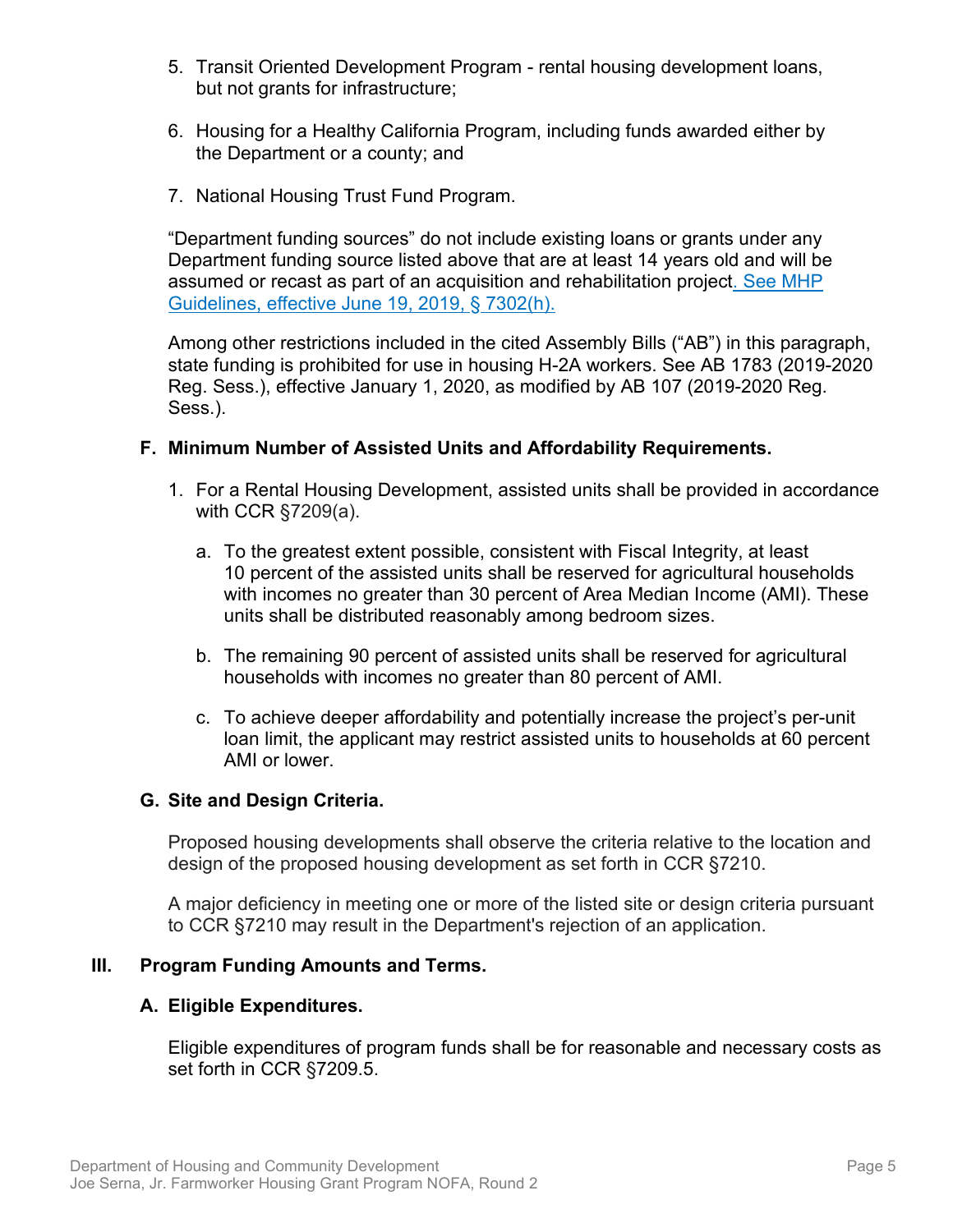# <span id="page-9-0"></span>**B. Maximum Assistance per Assisted Unit.**

- 1. For a Rental Housing Development, the loan amount is limited to the sum of:
	- a. A base amount per assisted unit, as defined by §7202(f), plus
	- b. the amount per assisted unit required to reduce rents from 30 percent of 60 percent of AMI to the actual maximum restricted rent for the unit, assuming that the rent reduction will be achieved by substituting program funds for private amortized debt and calculated by the Department based on private market multifamily rental loan terms available at the time of issuance of each NOFA.

The initial base amount shall be \$95,000 per assisted unit utilizing 9 percent tax credits, \$175,000 per assisted unit utilizing 4 percent tax credits or no tax credits in a new construction project located in a "High Resource" or "Highest Resource" area on the TCAC/HCD Opportunity Map, and \$150,000 per other assisted unit utilizing 4 percent tax credits or no tax credits.

- 2. For a single-family new construction project, the grant amount is limited to \$150,000 per assisted unit; and
- 3. For owner-occupied rehabilitation, the grant amount is limited to \$75,000 per assisted unit.

# <span id="page-9-1"></span>**C. Maximum Project Funding Amounts.**

The loan or grant amount shall not exceed the lesser of the per unit maximum, as follows:

The total eligible costs required, when considered with other available financing and assistance, in order to complete the project, ensure the rents and housing costs for assisted units, and operate the project in compliance Program requirements; or

1. The NOFA maximum, set forth below:

| a. Multifamily Rental Project:                         |         |              |  |
|--------------------------------------------------------|---------|--------------|--|
| Project without Low-Income Housing Tax Credits (LIHTC) |         |              |  |
| or using 4 percent LIHTC:                              | Maximum | \$10,000,000 |  |
| Project using 9 percent LIHTC:                         | Maximum | \$5,000,000  |  |
| b. Single-Family Homeownership Projects:               | Maximum | \$3,000,000  |  |
| c. Owner-Occupied RehabilitatiPuron:                   | Maximum | \$2,000,000  |  |

All the funds used in the development of a subdivision, following the sale of the individual lots, shall be subsequently granted in the form of mortgage write down assistance to individual agricultural worker homebuyers that meet the program requirements pursuant to CCR §7228. The program grant requested must not exceed the total that will be subsequently granted to eligible agricultural workers.

Note: The Department reserves the right to reduce the amount of funding for any given project, based upon analysis of proposed financing, the project's need for the program loan/grant, and the amount of funding available to the program.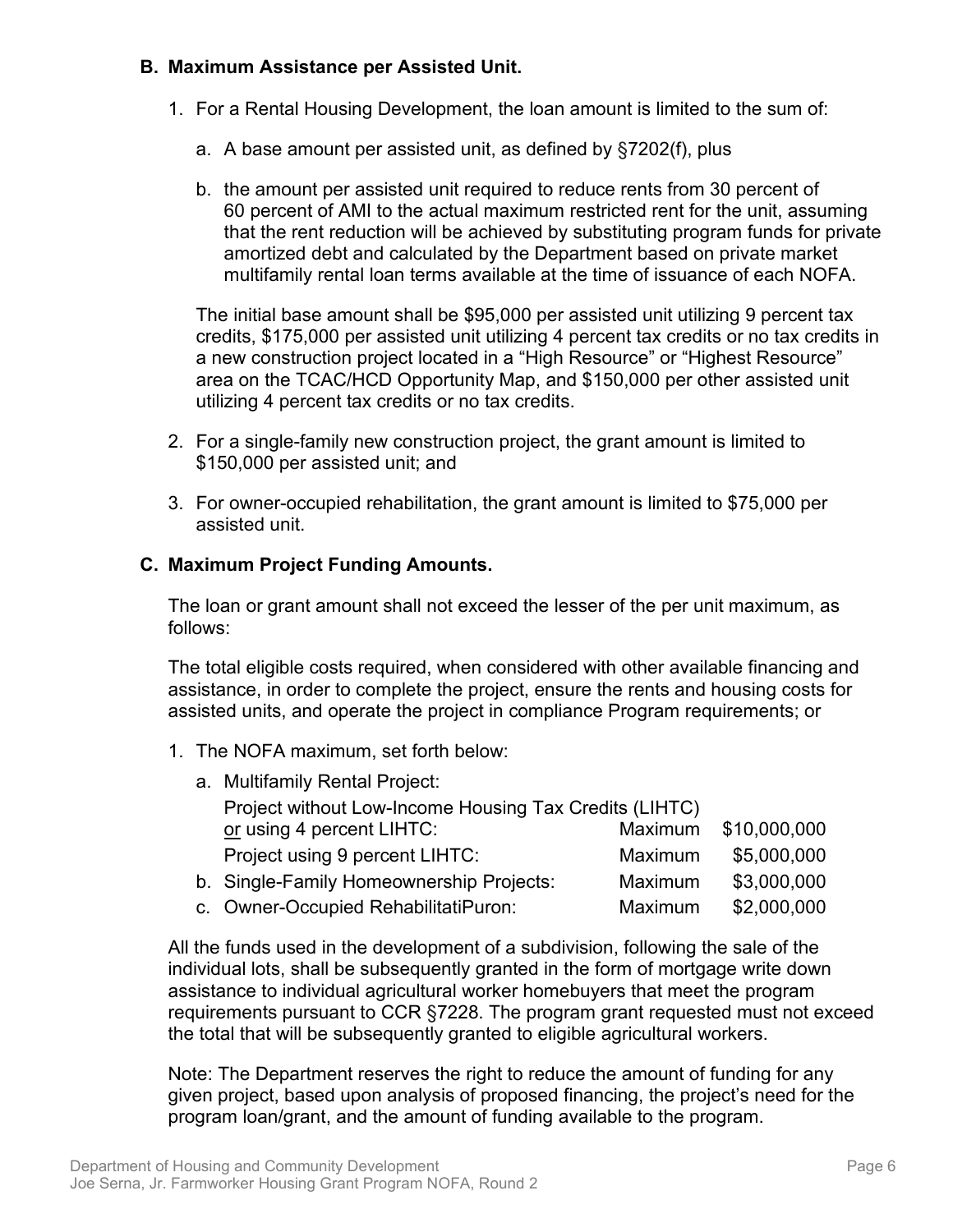# <span id="page-10-0"></span>**Loan Terms and Requirements.**

# **Rental Housing.**

Pursuant to CCR §7211, the term of a loan shall be 55 years commencing on the date of recordation of the program loan documents, shall bear simple interest at 3 percent per annum, and shall be evidenced by a promissory note and secured by a deed of trust.

Subordination of the Department's lien for a Rental Housing Development shall be in accordance with the Uniform Multifamily Regulations (UMR), Title 25, CCR §8315 and CCR §7230.

The limits on developer fees specified in the UMR §8312 shall apply, except that:

- 1. Section 8312(d) shall not apply; and
- 2. For projects utilizing 4 percent tax credits, developer fee payments shall not exceed the amount that may be included in project costs pursuant to CCR Title 4, §10327. In addition, the developer fee paid from development funding sources shall not exceed the following:
	- a. For acquisition and/or rehabilitation Projects or adaptive reuse projects, the lesser of the amount of developer fee in project costs or \$2 million.
	- b. For new construction projects, the base limit shall be the lesser of the amount that may be included in project costs or \$2.2 million. To arrive at the final limit on developer fee paid from development funding sources, the base limit shall then be multiplied by a ratio that is the average of: (1) the difference between two and the project's high-cost ratio, as calculated pursuant to CCR Title 4, §10317(i)(6) or successor language; and (2) 100 percent.

Loan payments are deferred for the full term of the loan, except that: (1) residual receipt payments shall be required to the extent there is available cash flow pursuant to UMR [§8314;](https://govt.westlaw.com/calregs/Document/I8B551560AF804D86AF1F6053C25E36A3?originationContext=Search+Result&listSource=Search&viewType=FullText&navigationPath=Search%2fv3%2fsearch%2fresults%2fnavigation%2fi0ad7140a0000016a12ba28c1c31c4242%3fstartIndex%3d1%26Nav%3dREGULATION_PUBLICVIEW%26contextData%3d(sc.Default)&rank=1&list=REGULATION_PUBLICVIEW&transitionType=SearchItem&contextData=(sc.Search)&t_T1=25&t_T2=8314&t_S1=CA+ADC+s) and (2) the monitoring fee described below. The uses of operating income shall be governed by UMR §8314, except that the aggregate of the developer fee paid from sources and paid as first-priority use of operating income shall not exceed \$3.5 million.

Pursuant to HSC §50517.5(2), the Department shall require annual payments to cover the costs of project monitoring. For the first 30 years of the loan term, the required payment shall be 0.42 percent of the outstanding loan principal per annum.

#### <span id="page-10-1"></span>**E. Grant Terms and Requirements.**

Pursuant to CCR §7226, the term of a grant shall be as follows:

1. Single-Family Homeownership Projects: 20 years commencing on the date of recordation of the Standard Agreement.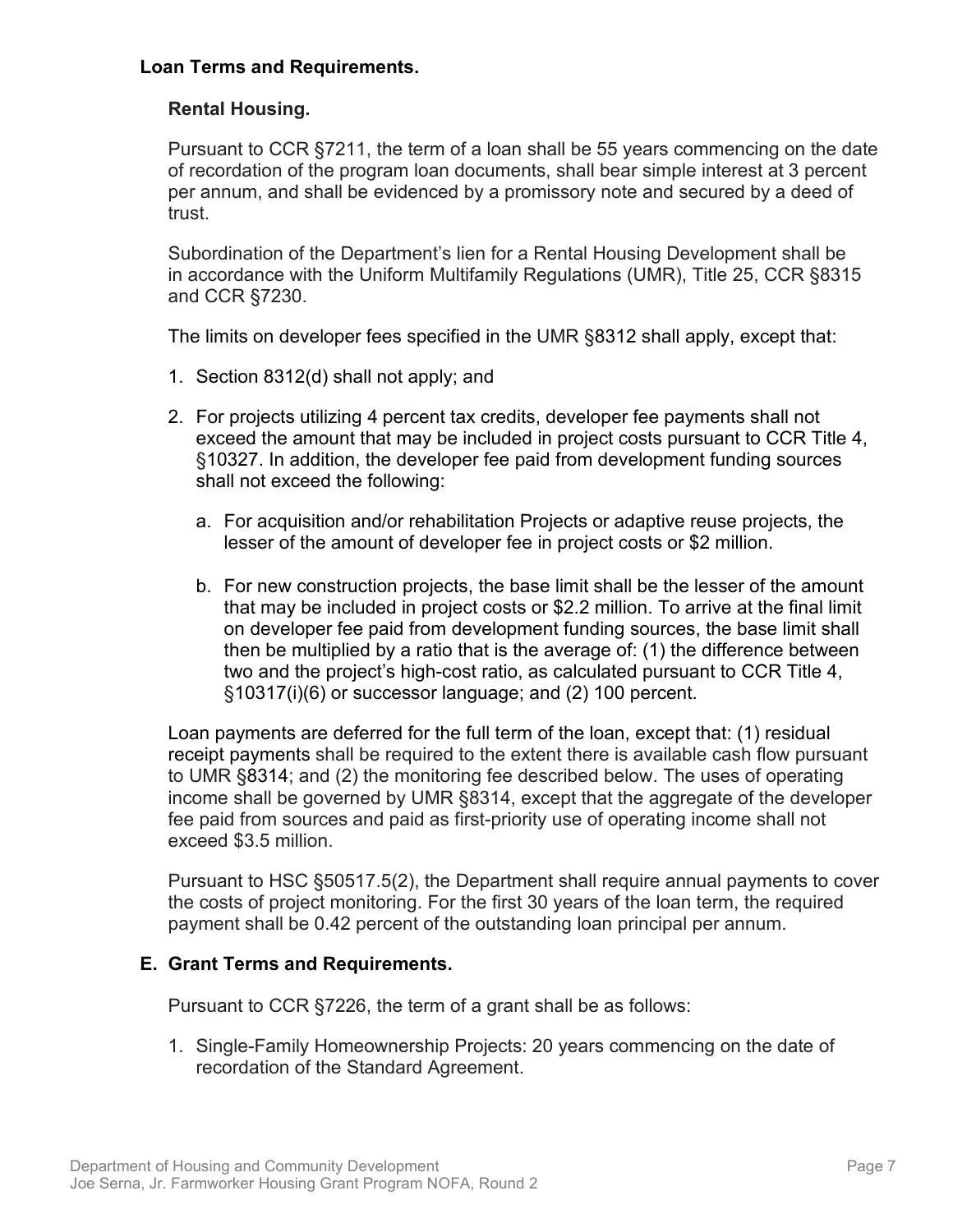2. Owner-occupied rehabilitation: 20 years commencing on the date of execution of the Standard Agreement.

The Standard Agreement shall contain at minimum the conditions as defined CCR §7226 (b).

The Department will authorize the reconveyance of the housing development to individual agricultural households for the purpose of homeownership contingent upon the conditions as defined by CCR §7228 having been met.

Subordination of the Department's lien shall be in accordance with CCR §7230.

A grantee may terminate a Standard Agreement if the conditions of CCR §7236 have been met.

#### <span id="page-11-0"></span>**IV. Application, Workshops, Review, and Appeals.**

#### <span id="page-11-1"></span>**A. Application Workshops and Submission Process.**

Application forms, webinar details, and related program information are available at [http://www.hcd.ca.gov/grants-funding/active-funding/fwhg.shtml.](http://www.hcd.ca.gov/grants-funding/active-funding/fwhg.shtml) To receive information on webinar(s) and other updates, please subscribe to the Department's listsery. Questions may be directed to [Serna@hcd.ca.gov.](mailto:Serna@hcd.ca.gov)

The Department will conduct webinar(s) and provide technical assistance for this round of application submissions. For the list of webinar dates, times, and registration, please refer to the Department's website at [http://www.hcd.ca.gov/grants](http://www.hcd.ca.gov/grants-funding/active-funding/fwhg.shtml)funding/active-funding/fwhg.shtml. Technical Assistance requests and webinar questions should be directed to [Serna@hcd.ca.gov.](mailto:Serna@hcd.ca.gov)

Applications must meet eligibility, threshold, and application requirements upon submission of the application. It is the applicant's responsibility to ensure that the submitted application is clear, complete, and accurate.

Department staff may request clarifying information. If the Department deems the application incomplete, or it fails threshold or eligibility requirements, the applicant may correct the application, but the application will be deemed a new application received on the date of resubmission, or on last date of the NOFA application period, whichever comes first.

The Department will accept applications OTC, meaning the first complete and eligible application received will be the first to be reviewed and considered for funding.

Application materials must be submitted electronically to the Department's website. Requirements for uploading the Application Workbook and required supporting documentation, including naming conventions, are described in the application instructions available at [https://www.hcd.ca.gov/grants-funding/active](https://www.hcd.ca.gov/grants-funding/active-funding/lhtf.shtml)funding/lhtf.shtml. The application instructions and submittal portal will be available beginning April 5, 2021. The Department no longer accepts hardcopy submittals of the Application Workbooks or supplemental documentation.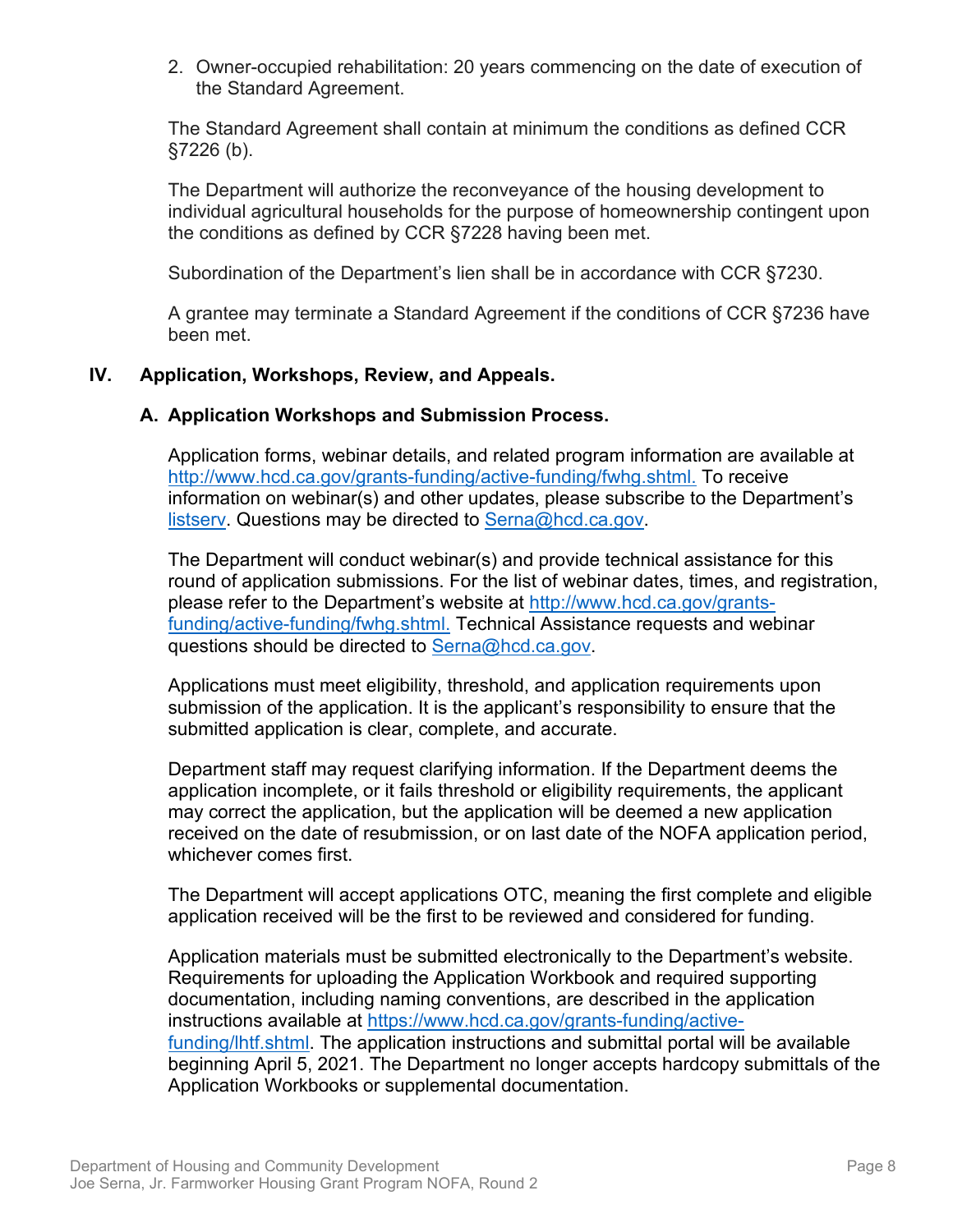Applicants must upload all application materials to the Department's website no later than **11:59 p.m. Pacific Daylight Time on July 6, 2021**. The online support and technical assistance will close at 5:00 p.m. (PST), on July 6, 2021.

No late applications, incomplete applications, or facsimiles will be accepted.

# <span id="page-12-0"></span>**B. Content of Applications.**

The program application shall be submitted on Department forms without alteration or modification and shall include all reports and documents specified in the application checklist.

Please note: The application package shall be submitted with all required documents and reports with tabs and labels consistent with the application checklist*.*

# <span id="page-12-1"></span>**C. Threshold.**

At time of application, applicants must meet the following initial threshold requirements:

- 1. Be an eligible applicant pursuant to CCR §7205;
- 2. Have an eligible project pursuant to CCR §7204;
- 3. Have site control pursuant to CCR §7207 in the name of the applicant, or an entity controlled by the applicant, by any means set forth in UMR 8303(a). Where site control is in the name of another entity, documentation, which clearly demonstrates the applicant's control (i.e. the entity's organizational documents) is required. UMR 8303 notwithstanding, all forms of site control shall extend until at least four months after application submission;
- 4. The application is complete pursuant to CCR §7217, and UMR 8300 et seq. (if applicable), including submission of all required documents and reports; and
- 5. Be in good standing with the Department.
- 6. Market Study prepared in accordance with TCAC 2019 Market Study Guidelines if applying for Rental Housing Development Project.
- 7. Preliminary Title Report that is no more than six months old if applying for Rental Housing Development Project.
- 8. Current financial statement for nonprofit organization applicants.
- 9. A resolution authorizing the application for the grant with original signatures of the authorized officials of the applicant organization.
- 10.Pursuant to Chapter 866, statutes 2019 (AB 1783), funding is prohibited for use in housing H-2A workers. See AB 1783 (2019-2020 Reg. Sess.), effective January 1, 2020, as modified by AB 107 (2019-2020 Reg. Sess.).

Only applications meeting the initial threshold requirements will move forward to the second stage, which is financial feasibility review. Financial feasibility will include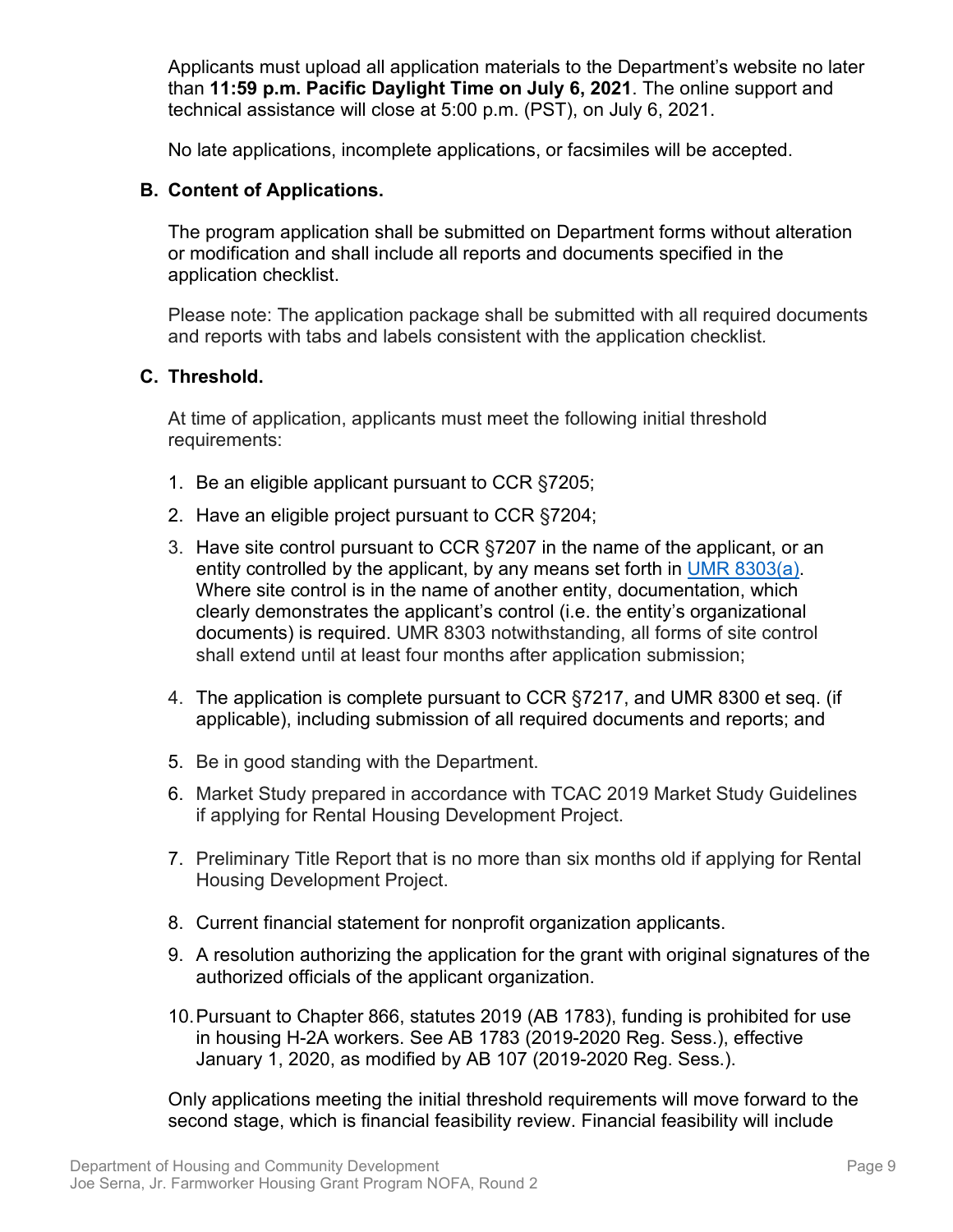determining if proposed projects are consistent with the program statutes and program guidelines, including underwriting and site and design criteria as outlined in CCR §7210 and UMR §8310.

Additional information may be solicited from the applicant during this process.

# <span id="page-13-0"></span>**D. Appeals.**

# **1. Basis of Appeals.**

- a. Upon receipt of the Department's notice that an application has been determined to be incomplete, or it fails threshold or eligibility requirements, applicants under this NOFA may appeal such decision(s) to the Department pursuant to this section.
- b. No applicant shall have the right to appeal a decision of the Department relating to another applicant's eligibility, award, denial of award, or any other matter related thereto.
- c. The appeal process provided herein applies solely to decisions of the Department made in this program NOFA and does not apply to any decisions made with respect to any previously issued NOFAs or decisions to be made pursuant to future program NOFAs.

# **2. Appeal Process and Deadlines.**

a. Process. In order to lodge an appeal, applicants must submit to the Department, by the deadline set forth in subsection (b) below, a written appeal, which states all relevant facts, arguments, and evidence upon which the appeal is based. Furthermore, the applicant must provide a detailed reference to the area(s) of the application that provide clarification and substantiation for the basis of the appeal. Once the written appeal is submitted to the Department, no further information or materials will be accepted or considered thereafter.

Appeals are to be submitted to the Department either via email at [Serna@hcd.ca.gov](mailto:Serna@hcd.ca.gov) or at the following address:

> California Department of Housing and Community Development Attn: FWHG Program Staff Appeals 2020 W. El Camino Avenue, Suite 650 Sacramento, California 95833

The Department will accept appeals through a carrier service that provide date stamp verification of delivery such as the U.S. Postal Service, UPS, FedEx, or other carrier services. Deliveries must be received during Department weekday (non state holiday) business hours of 9:00 a.m. to 5:00 p.m. Pacific Daylight Time. Emails to the email address listed above will be accepted so long as the email time stamp is prior to the appeal deadline.

b. Filing deadline. Appeals must be received by the Department no later than five business days from the date of the Department's eligibility, or threshold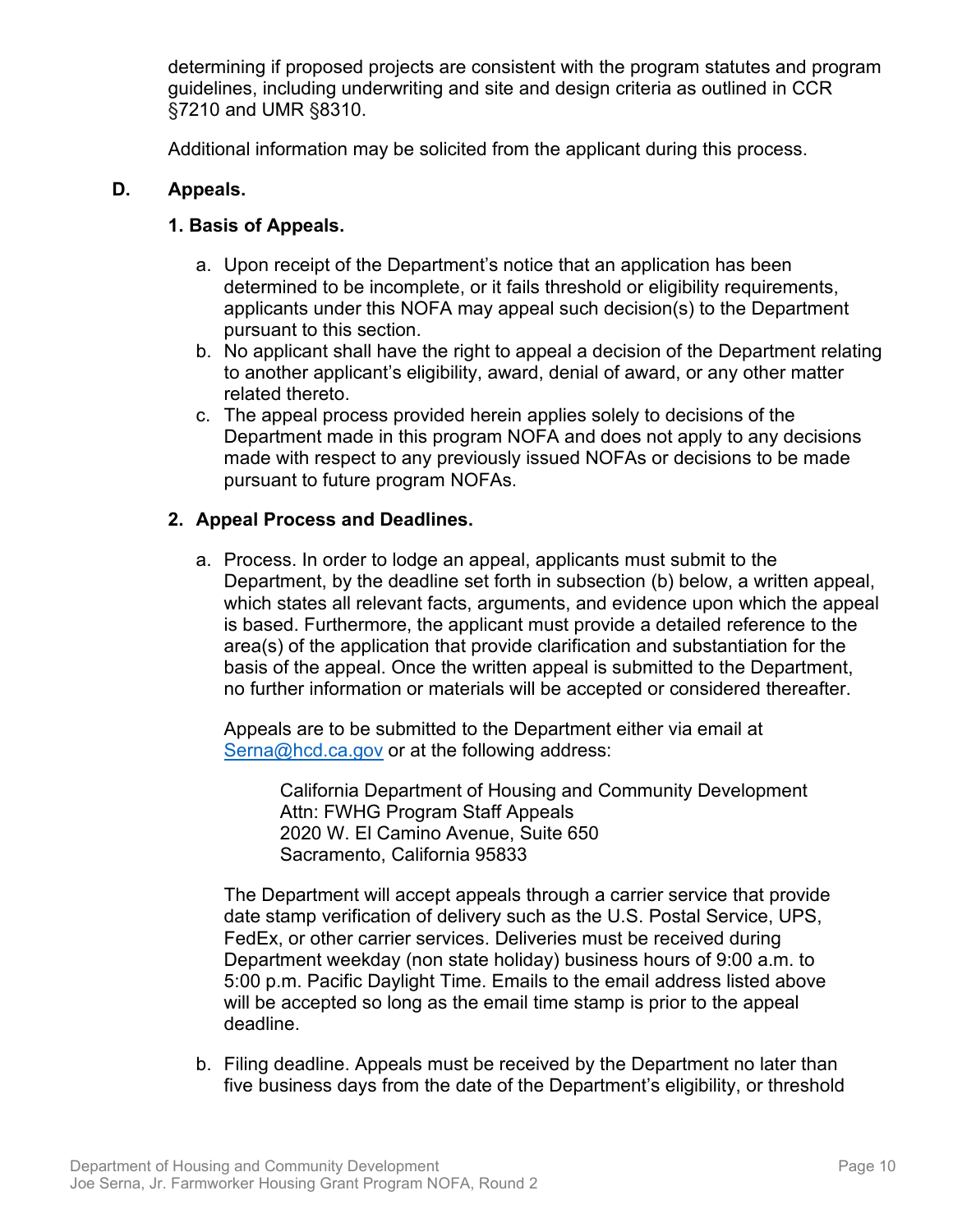review determination letters representing the Department's decision made in response to the application.

# **3. Decision.**

Any request to amend the Department's decision shall be reviewed for compliance with the February 25, 2021 Notice of Guidelines, the February 26, 2021 program NOFA, and any subsequent clarifying documents such as the program responses to "Frequently Asked Questions." It is the Department's intent to render its decision in writing within 15 business days of receipt of the Applicant's written appeal. All decisions rendered shall be final, binding, and conclusive, and shall constitute the final action of the Department with respect to the appeal.

# **4. Effectiveness.**

In the event that the applicable statutes or guidelines governing the program contain an existing process for appealing decisions of the Department with respect to NOFA awards made under such programs, this section shall be inapplicable, and all appeals shall be governed by such existing authority.

# <span id="page-14-0"></span>**E. Disclosure of Application.**

(Chapter 1473, [Statutes of 1968\)](https://leginfo.legislature.ca.gov/faces/codes_displayText.xhtml?division=7.&chapter=3.5.&lawCode=GOV&title=1.&article=1)

Information provided in the application will become a public record available for review by the public, pursuant to the California Public Records Act Statutes of 1968, Chapter 1473. As such, any materials provided will be disclosable to any person making a request under this Act. The Department cautions applicants to use discretion in providing information not specifically requested, including but not limited to, bank accounts, personal phone numbers and home addresses. By providing this information to the Department, the applicant is waiving any claim of confidentiality and consents to the disclosure of submitted material upon request.

#### <span id="page-14-1"></span>**V. Award Announcements and Contracts.**

#### <span id="page-14-2"></span>**A. Award Announcements.**

The Department will notify successful applicants (awardees) by Electronic Mail beginning in June 2021.

#### <span id="page-14-3"></span>**B. Contracts.**

Successful applicants (awardees) will enter into Standard Agreements with the Department. The Standard Agreement contains relevant terms and conditions for the funding of the Award, including reporting requirements. Failure to meet the terms and conditions could result in disencumbrance of funds and cancellation of the contract.

The Standard Agreement will include all the relevant state and federal requirements, as well as specific information about the Award and the work to be performed.

The Department has set a goal to deliver Standard Agreements to awardees within 90 days following the date of award announcements. To facilitate efficient processing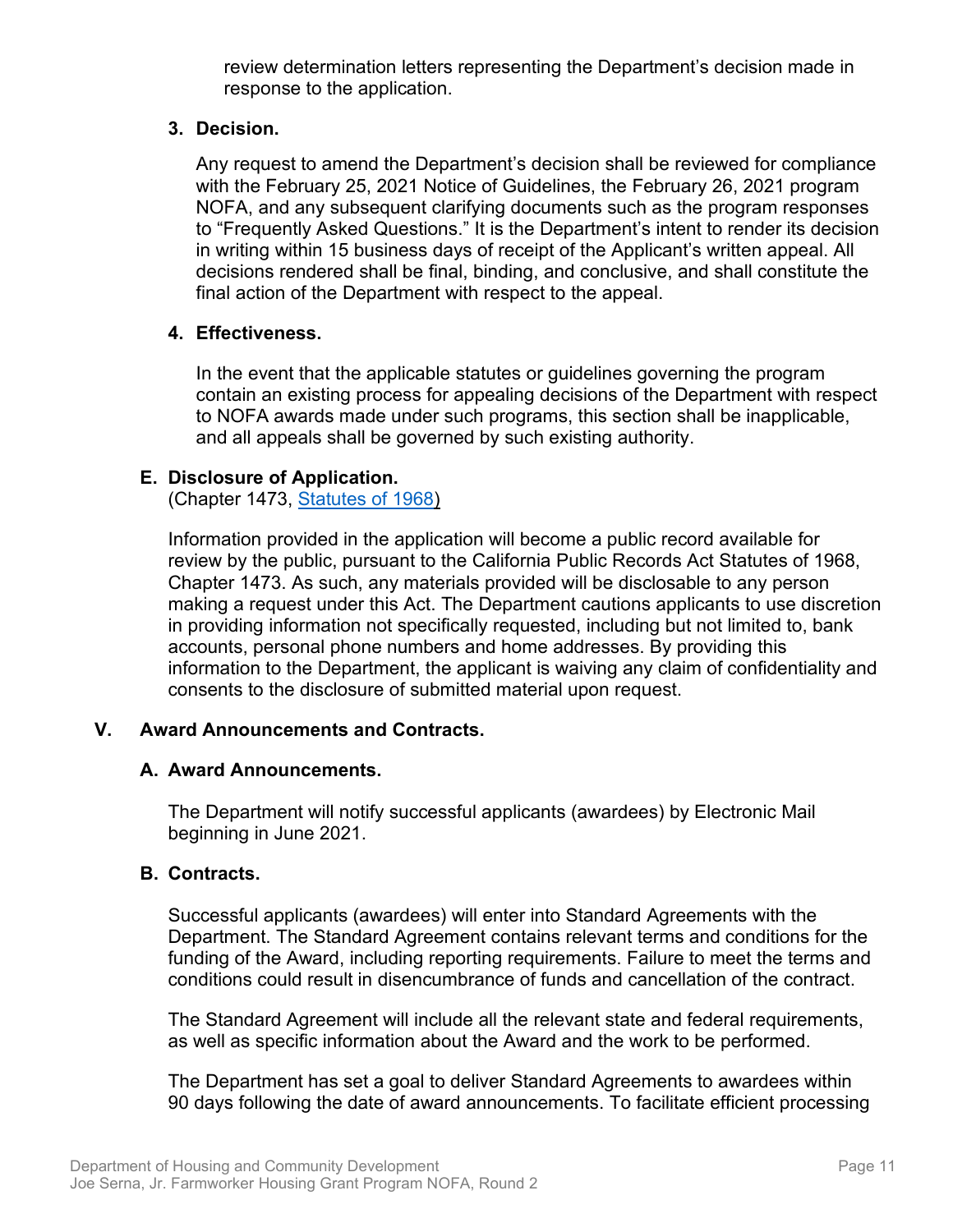of Standard Agreements, awardees are strongly urged to submit organizational documents of the borrower or grantee with their application.

# <span id="page-15-0"></span>**VI. Other State Requirements.**

# <span id="page-15-1"></span>**A. Pet Friendly Housing Act of 2017.**

Housing funded through this program is subject to the Pet Friendly Housing Act of 2017 (HSC §50466). Each awardee will be required to submit a signed and dated certification that residents of the program-funded housing development will be authorized to own or otherwise maintain one or more common household pets as required by HSC §50466. Pursuant to this statute, "common household pet" means a domesticated animal, such as a dog or cat, commonly kept in the home for pleasure rather than for commercial purposes.

# <span id="page-15-2"></span>**B. State Prevailing Wages.**

Program funds awarded under this NOFA are subject to State Prevailing Wage law as set forth in Labor Code Sections 1771, 1720-1781 and require the payment of prevailing wages unless the project meets one of the exceptions of Labor Code 1720 as determined by the Department of Industrial Relations (DIR). The DIR can be contacted via its website at: [https://www.dir.ca.gov/oprl/DPreWageDetermination.htm.](https://www.dir.ca.gov/oprl/DPreWageDetermination.htm) Applicants are urged to seek professional advice as to how to comply with the State Prevailing Wage Law.

#### <span id="page-15-3"></span>**C. Relocation.**

Both the applicant and the Department must comply with applicable Relocation Law, which is detailed pursuant to GC §7260 et seq., the CCR, Title 25, Section 6000 et seq., and if federal law is applicable (depending on project financing), 49 Code of Federal Regulations, Part 24 of the Uniform Relocation Assistance and Real Property Acquisition for Federal and Federally Assisted Programs (the "URA") (collectively referred to herein forth as "Relocation" or "Relocation Law")

Relocation Law provides important protections and assistance for displaced persons and entities affected by the acquisition, rehabilitation, or demolition of real property for government-funded projects. Relocation Law ensures that those displaced individuals and entities whose real property is acquired, or who move (even if temporarily), as a direct result of projects receiving government funds, are treated fairly and equitably, and receive assistance in moving from the property they occupy. The Department seeks to ensure that displaced persons, which includes tenants, businesses, and homeowners, do not suffer disproportionately as a result of programs designed for the benefit of the public as a whole.

At the NOFA application stage, it is too premature to conduct a detailed relocation review. At this stage, the Department only needs to confirm that relocation is properly budgeted. Due to the importance of satisfying Relocation Law, the applicant is encouraged to employ the services of a relocation consultant to procure a good faith estimate of the potential relocation cost, which may, or may not, necessitate a relocation plan. The Department has found that the services of a professional relocation consultant may save an awardee money and time in the loan process.